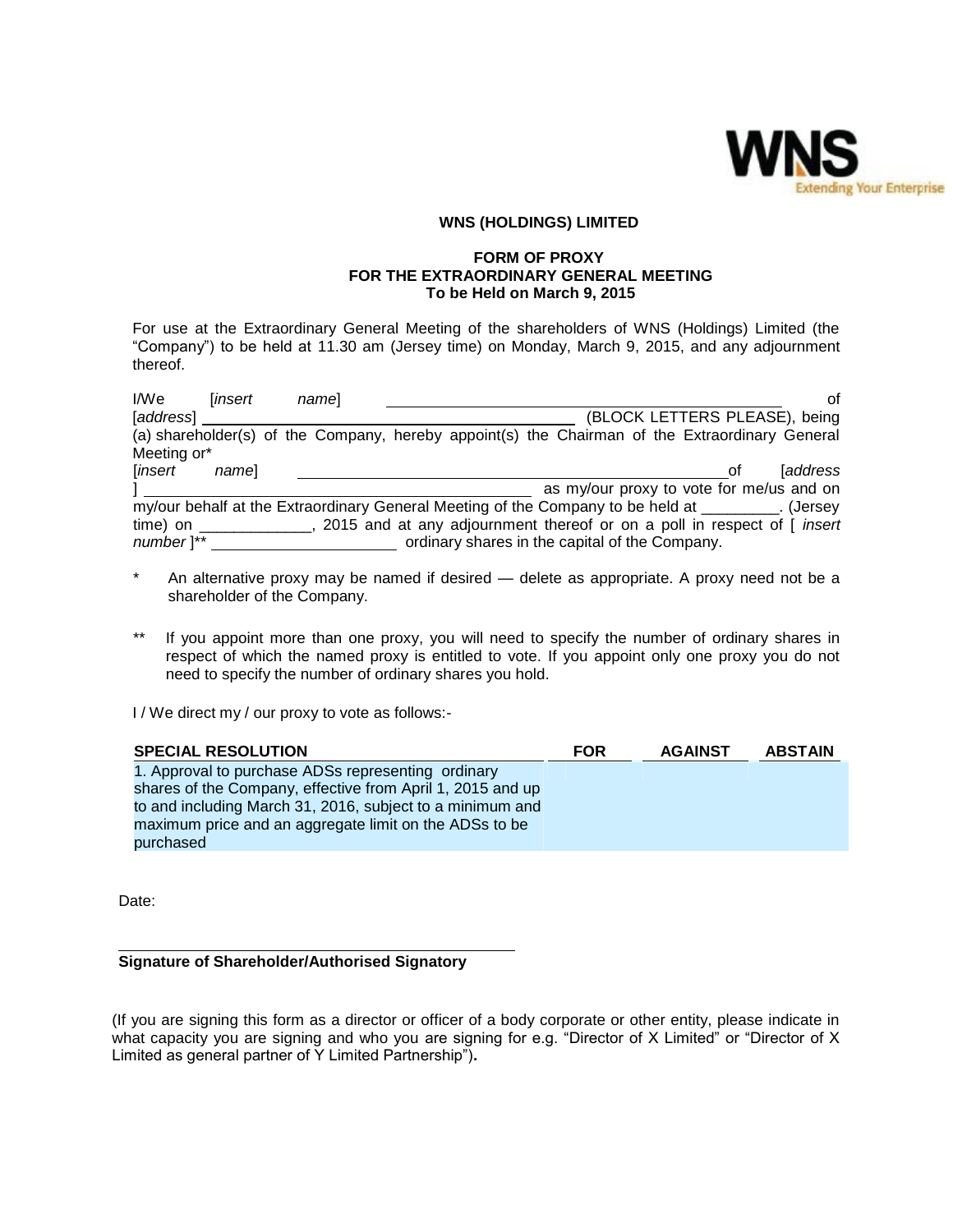### **NOTES:**

- 1. Please indicate with an "X" in the appropriate box how you wish the proxy to vote.
- 2. The proxy will exercise his discretion as to how he votes or whether he abstains from voting:-
	- (a) on the resolution referred to in this Form of Proxy if no instruction is given in respect of the resolution; and
	- (b) on any business or resolution considered at the Extraordinary General Meeting other than the resolution referred to in this Form of Proxy.
- 3. To be valid, the instrument appointing a proxy, and any power of attorney or other authority (e.g. board minutes) under which it is signed (or a notarized copy of any such power or authority), must be deposited at our registered office at Queensway House, Hilgrove Street, St Helier, Jersey JE1 1ES, Channel Islands (Attn: Computershare Company Secretarial Services (Jersey) Limited) not less than 48 hours before the time appointed for the holding of the Extraordinary General Meeting or any adjournment thereof or for the taking of a poll at which the proxy proposes to vote.
- 4. A Form of Proxy executed by a corporation must be either under its common seal or signed by an officer or attorney duly authorized by the corporation.
- 5. In the case of joint holders, the names of all the joint holders should be stated in the Form of Proxy and all should sign it. Joint holders should elect one of their numbers to represent them in person or by proxy in their name. In the absence of such election, the vote of the holder whose name appears first in order in the Register of Shareholders, whether in person or by proxy, will be accepted to the exclusion of the votes of other joint holder(s). For this purpose, seniority is determined by the order in which the names appear in the Register of Shareholders.
- 6. A proxy may be revoked by: (i) giving the Company notice in writing deposited at our registered office at Queensway House, Hilgrove Street, St Helier, Jersey JE1 1ES, Channel Islands (Attn: Computershare Company Secretarial Services (Jersey) Limited) before the commencement of the Extraordinary General Meeting or any adjournment thereof or for the taking of a poll at which the proxy proposes to vote; (ii) depositing a new Form of Proxy with the Company Secretary before the commencement of the Extraordinary General Meeting or any adjournment thereof or for the taking of a poll at which the proxy proposes to vote (although it should be noted that the new Form of Proxy will only be a valid proxy, as opposed to being capable of revoking an earlier Form of Proxy, if deposited not less than 48 hours before the time appointed for the Extraordinary General Meeting or any adjournment thereof or for the taking of a poll at which the proxy proposes to vote); or (iii) the shareholder attending in person and voting on a poll. No instrument appointing a proxy shall be revoked by the appointing Shareholder attending and participating in a meeting, unless the appointing Shareholder votes on a poll at the meeting in respect of the ordinary shares for which the relevant proxy is appointed his proxy.
- 7. A body corporate which is a Shareholder entitled to attend and vote at the Extraordinary General Meeting may authorize a person to act as its representative at the Extraordinary General Meeting in respect of all or a particular number of the shares held by the Shareholder. A body corporate which is a Shareholder may appoint more than one person to act as its representative. If a body corporate which is a Shareholder appoints more than one person to act as its representative, each resolution (and each instrument of appointment) shall specify the number of shares held by the Shareholder for which the relevant person is appointed its representative. For the avoidance of doubt, a body corporate which is a Shareholder may appoint (in addition to the representatives (if any) appointed by it) any number of persons to act as its proxy at the Extraordinary General Meeting in respect of all or a particular number of the shares held by the Shareholder. A person duly authorized to act as a representative of a body corporate which is a Shareholder shall be entitled to exercise on behalf of the Shareholder the same powers (in respect of the number of shares held by the Shareholder for which the relevant person is appointed its representative) as the Shareholder could exercise. If a Shareholder which is a body corporate appoints more than one representative (but subject to the voting instructions (if any) given by the Shareholder), no representative